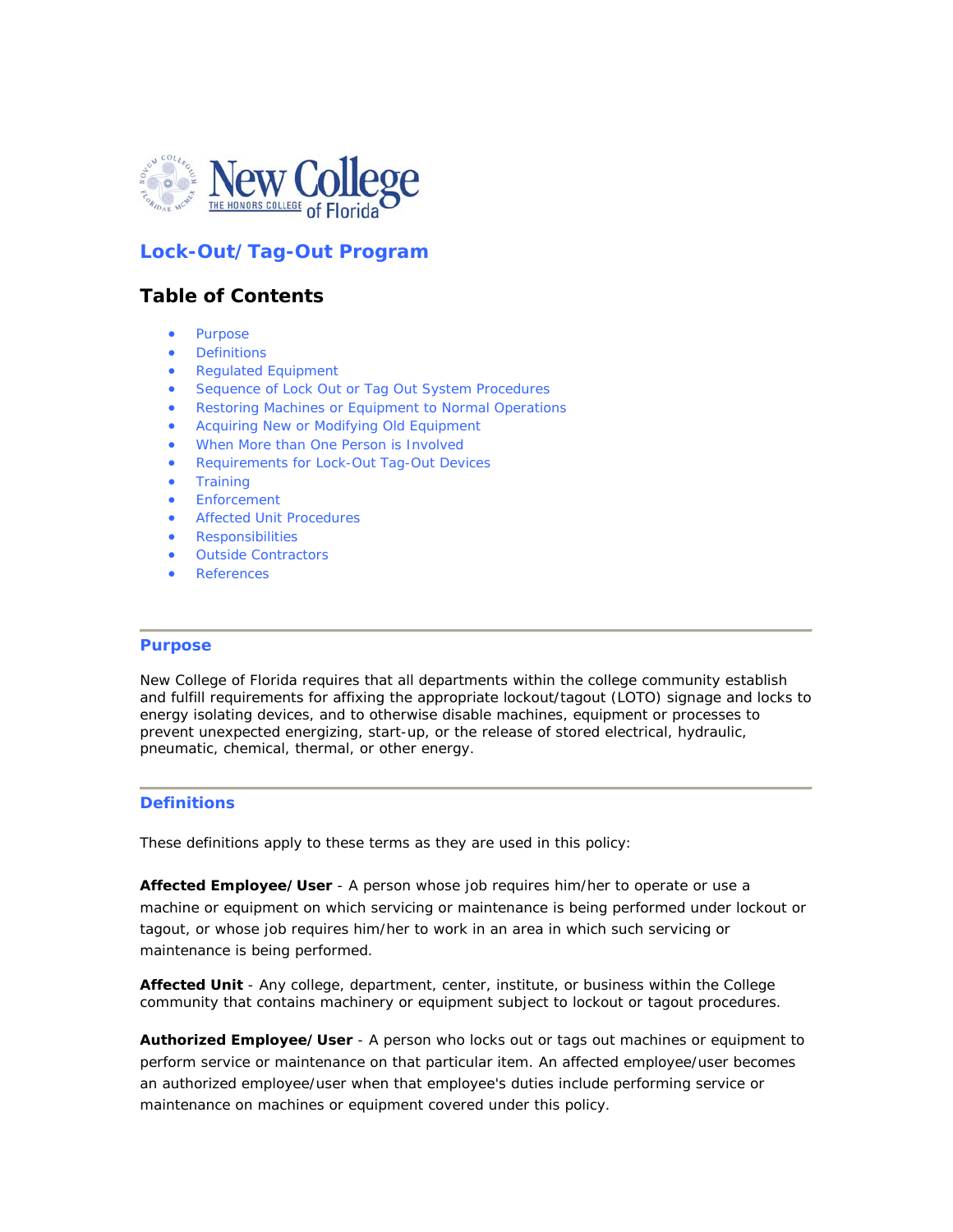**Blocking Tag** -A tagout device that indicates the use of chains, wedges, key blocks, adapter pins, or self-locking fasteners for isolating, securing or blocking of equipment from energy sources.

**Energy Isolating Device** - A mechanical device that physically prevents the transmission or release of energy, including but not limited to, the following: a manually operated electrical circuit breaker; a disconnect switch; a manually operated switch by which the conductors of a circuit can be disconnected from all ungrounded supply conductors, and, in addition, no pole can be operated independently; a line valve; a block; and any similar device used to block or isolate energy. Push buttons, selector switches and other control circuit type devices are not energy isolating devices.

**Going Through a Tag** - A procedure in which a piece of equipment or machinery is started when the lockout/tagout procedure is in place.

**Hot Tap** - A procedure used in repair, maintenance, and service activities that involves welding a piece of equipment (pipelines, vessels or tanks) under pressure to install connections or appurtenances.

**Lockout** - The placement of a lockout device on an energy isolating device according to an established procedure; this ensures that the energy isolating device and the equipment being controlled cannot be operated until the lockout device is removed.

**Lockout Device** - A device that uses a lock, either key or combination type, to hold an energy isolating device in a safe position and prevent the energizing of a machine or other equipment. Included are blank flanges and bolted slip blinds.

**LOTO** – acronym for Lockout/Tagout.

**Normal Operations** - The utilization of a machine or other equipment to perform its intended function

**OSHA** – Occupational Safety and Health Administration, an agency in the Department of Labor. Develops and enforces Occupational safety standards.

**Owner's Representative** - An individual who represents the college in all aspects of: 1) A project when dealing with a contractor; 2) A lease agreement when dealing with a vendor. Caution: Some leases may define these owner's representatives as "contact persons" or "program directors".

**Servicing and/or Maintenance** - Work place activities such as constructing, installing, setting up, adjusting, inspecting, modifying, and maintaining and/or servicing machines or other equipment. These activities include lubrication, cleaning or un-jamming of machines or other equipment and making adjustments or tool changes, where the employee/user may be exposed to the unexpected energization or start up of the equipment or release of hazardous energy.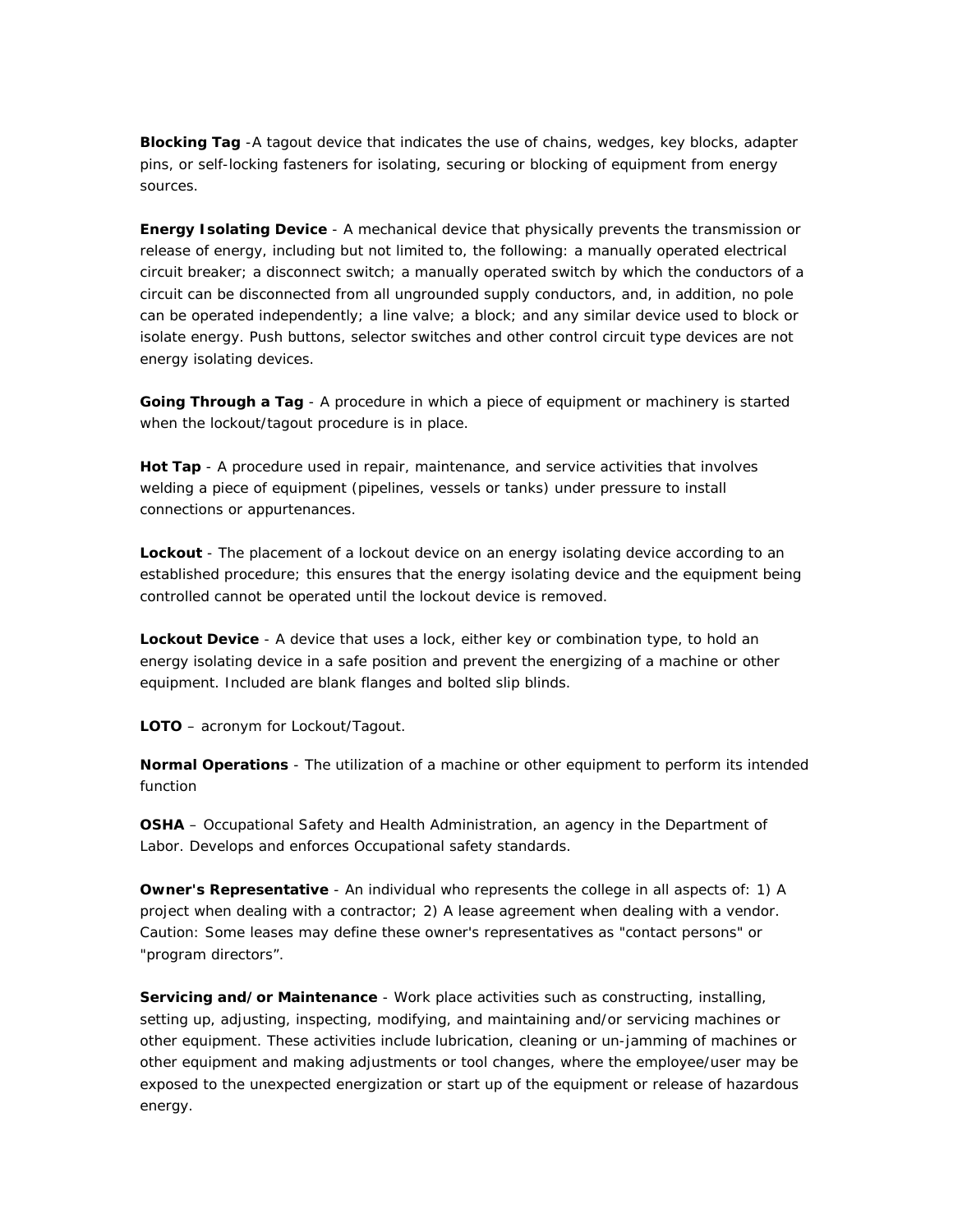**Tagout** - The placement of a tagout device on an energy isolating device, according to an established procedure, to indicate that the energy isolating device and the equipment being controlled may not be operated until the tagout device is removed.

**Tagout Device** - A prominent warning device, such as a tag and a means of attachment, which can be securely fastened to an energy isolating device according to an established procedure, to indicate that the energy isolating device and the equipment being controlled may not be operated until the tagout device is removed.

### **Scope of this Policy**

The college wishes to prevent injury to employees/users engaged in service or maintenance activities of machines, equipment, or processes where the release of energy may put them at serious risk. Examples of such machinery or equipment include but are not limited to autoclaves, boilers, electron microscopes, elevators, fan systems, and lasers. Work situations where unexpected energization or start-up can occur include new construction, installation or set-up of equipment, and the adjustment, inspection, maintenance, repair, and service of machines and equipment.

Energy types to be considered include electrical, mechanical, hydraulic, pneumatic, chemical, and thermal.

This policy contains procedures for the service and maintenance of equipment and machines where the unexpected energization or start-up could cause injury to employees/users.

Caution: The following situations are not subject to the procedures outlined in this document:

Work on plug and cord type electrical equipment, for which exposure to the hazards of unexpected energizing, start up, or the release of stored energy of the equipment is effectively controlled by the unplugging of the equipment from the energy sources and by the plug being under the exclusive control of the employee/user performing the servicing or maintenance;

Hot tap operations involving transmission and distribution systems for substances such as gas, steam, water, or petroleum products when they are performed on pressurized pipelines provided that it is clear that continuity of service is essential, shutdown of the system is impractical, *and documented procedures and special equipment are implemented which will provide proven and effective protection for employees/users.*

Service or maintenance that takes place during normal maintenance operations, such as lubricating, cleaning, and making minor adjustments and simple tool changes, except when an employee/user is required to place any part of his/her body into an area on a machine or piece of equipment where work is actually performed upon the materials being processed (i.e., point of operation) or where an associated danger zone exists during a machine operating cycle.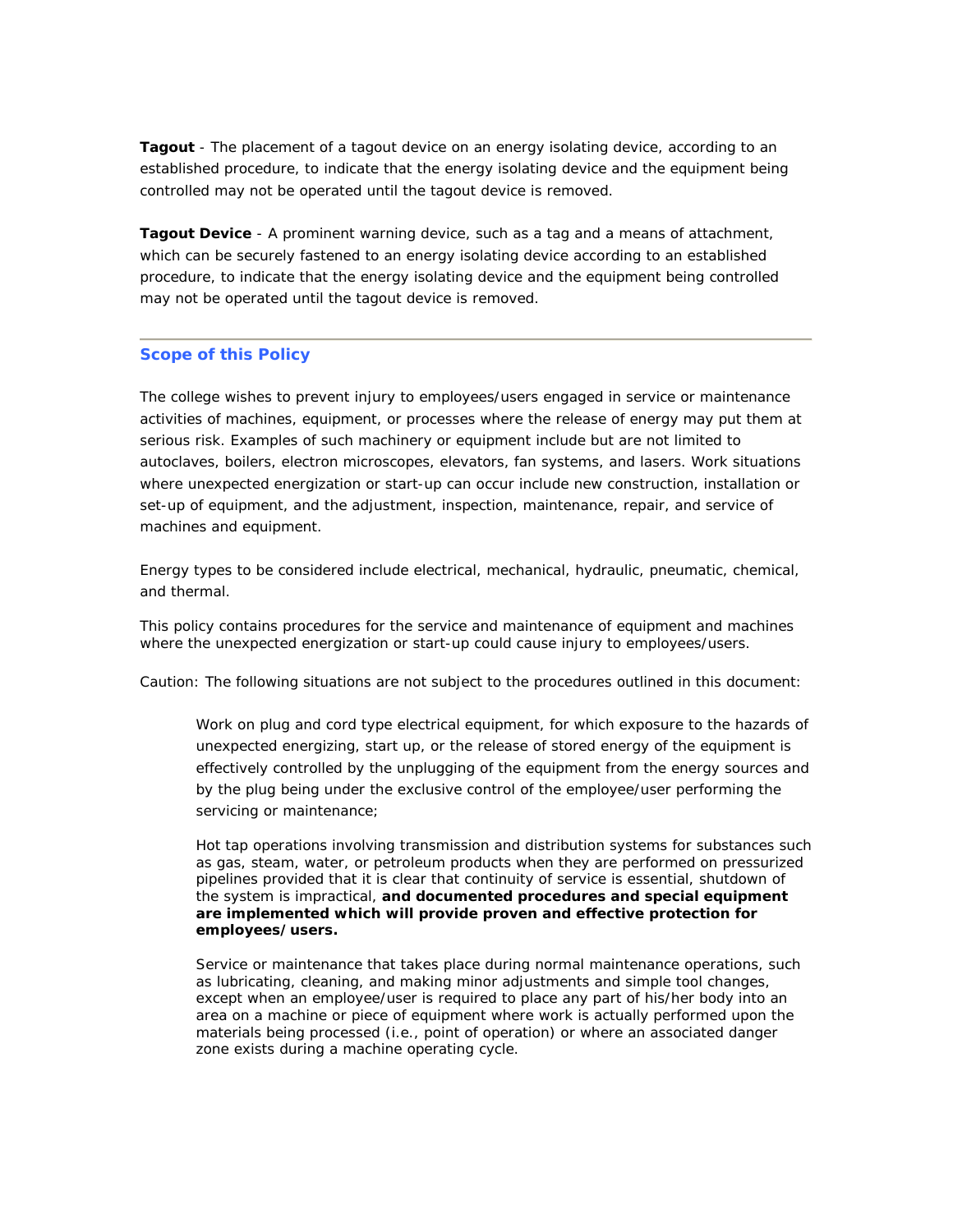Each unit is responsible for the development of specific energy control procedures for each machine or other equipment within its respective areas of responsibility.

This policy is specifically intended to prevent injuries to employees/users engaged in service or maintenance activities of machines, equipment, or processes where the release of stored energy may put them at serious risk. This policy ensures college compliance with OSHA 29CFR 1910.147.

#### **Contacts**

Direct any general questions about the Lockout/Tagout Policy to your department's administrative office. If you have specific questions, call the following offices

Department of Environmental Health and Safety (EH&S) 487-4585

### **General Policy Provisions**

The administrative head of each unit is responsible for the implementation of these procedures to ensure the safety of the employees/users. These procedures apply to the control of energy sources during service, installation, removal, or maintenance of machines or equipment.

Procedures that affect the control of hazardous energy require:

- shutting off the equipment or machine;
- locating the energy isolating devices and isolating the equipment or machinery from them;
- locking or tagging out the energy isolating devices;
- reducing or eliminating stored residual energy;
- verifying the effectiveness of the energy isolation.

All employees/users are required to comply with the restrictions and limitations imposed upon them during the use of a lockout device. The authorized employees/users are further required to perform the lockout according to requirements in the Lockout/Tagout Policy's "Affected Unit Written Procedures" segment of this document.

All employees/users, upon observing a machine or piece of equipment that is locked out to perform service or maintenance, must not attempt to start, energize, or use that machine or equipment.

All employees/users must remove a lockout device before leaving the campus upon completion of a job.

Owner's representatives must inform all outside contractors performing work on the campus, of the college's Lockout/Tagout Policy's procedures and requirements.

The requirements for the use of/installation of energy-isolating devices must be stated in Division I, Contractor's Obligations of the contract specifications.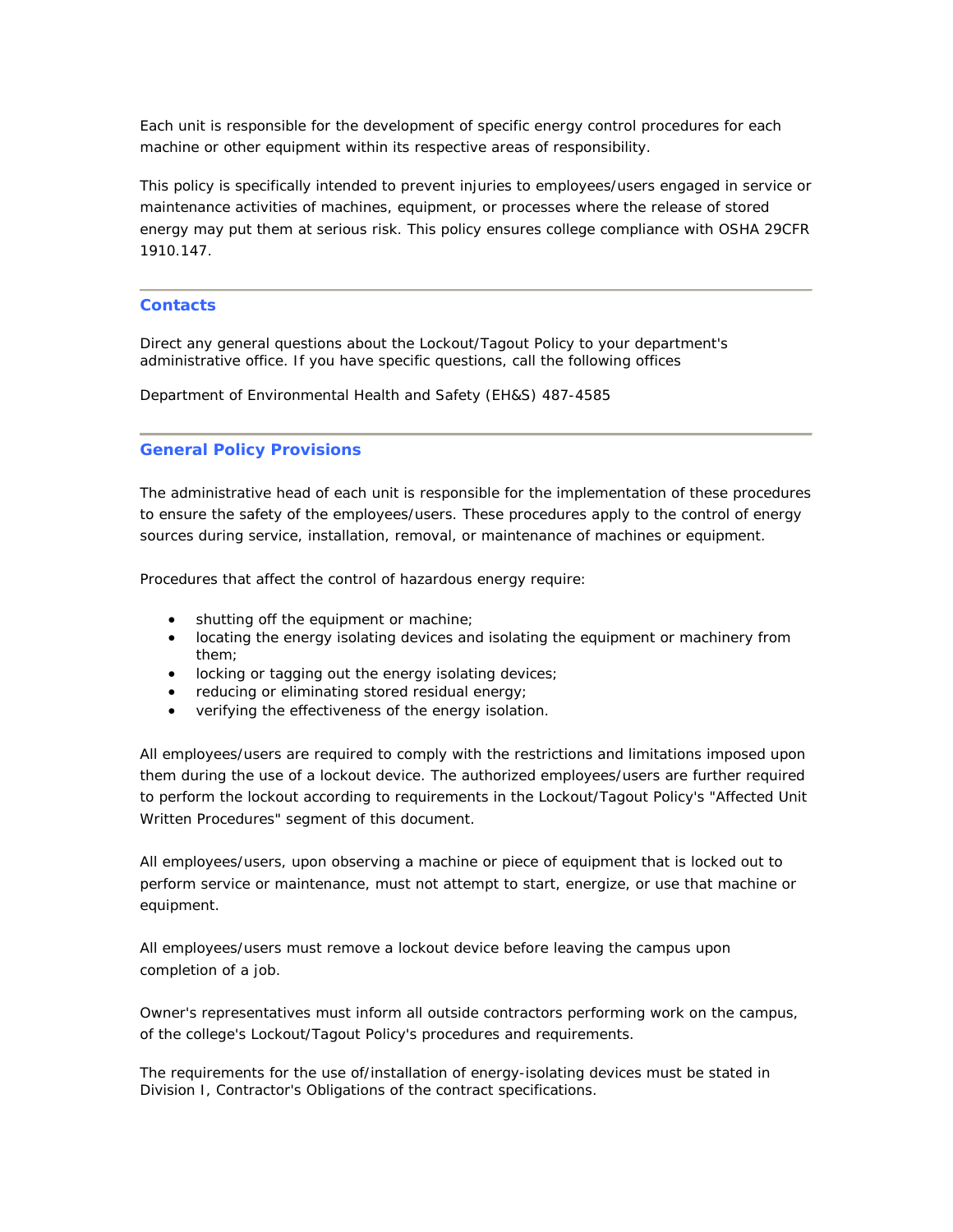Violators should immediately be reported to the appropriate administrative head of each unit.

Whenever a machine or equipment is replaced, repaired, renovated, or modified, or whenever a new machine or equipment is installed, energy-isolating devices that are designed to accept a lockout device must be used.

# **Regulated Equipment List**

Facilities and Maintenance must keep a master list of all machines and equipment covered by this policy, as well as conduct ongoing surveys of all equipment regulated by this policy. Supplemental lists must be maintained by the administrative head of each unit for areas for which they are responsible.

The lists must include:

- The types and locations of the equipment and the location of the operating controls.
- The types and locations of the energy isolating devices, including any types of stored energy and the method of dissipation or restraint.
- The types and magnitude of the energy.
- The hazards of the energy and the method of control.
- The names/job titles of affected employees/users and method of notification

# **Sequences of LOTO Systems Procedures**

- **1.** When servicing or maintaining an activity that necessitates or causes a utility interruption, the work must be done in compliance with the Facilities and Maintenance "Utility Shutdown Procedure."
- 2. If a Life Safety System is activated, e.g. fire suppression or fire alarm, the Department of Environmental Health and Safety (EH&S) and the College Police Department must be notified prior to the project start.
- 3. Before starting the project, all affected employees/users must be notified that a lockout or tagout system is going to be utilized and give the reason for that utilization. Operators must be consulted and notified because those persons will know the type and magnitude of energy that the machine or equipment uses and will be able to explain the hazards involved.
- 4. If the machine or equipment is operating, it must be shut down by the normal stopping procedure (depress stop button, open toggle switch, etc.).
- *5.* Switches, valves or other energy isolating devices must be placed in the "shutoff position so that the equipment is disconnected from its energy source(s). Stored energy (such as that in springs, elevated machine members, rotating flywheels, hydraulic systems, and air, gas, steam, or water pressure, etc.) must be dissipated or restrained by methods such as repositioning, blocking, bleeding down, etc. *Caution: Substations must be racked down and locked out in case of high voltage electrical distribution systems. At the building end of the feeder, the incoming breaker or switch must also be racked down or opened and locked out. This prevents a back feed on the system through a local buss tie breaker.*
- 6. Lockout devices must be attached in such a manner so as to secure the energy isolating devices in the "safe" or "off" position before the blocking material may be removed safely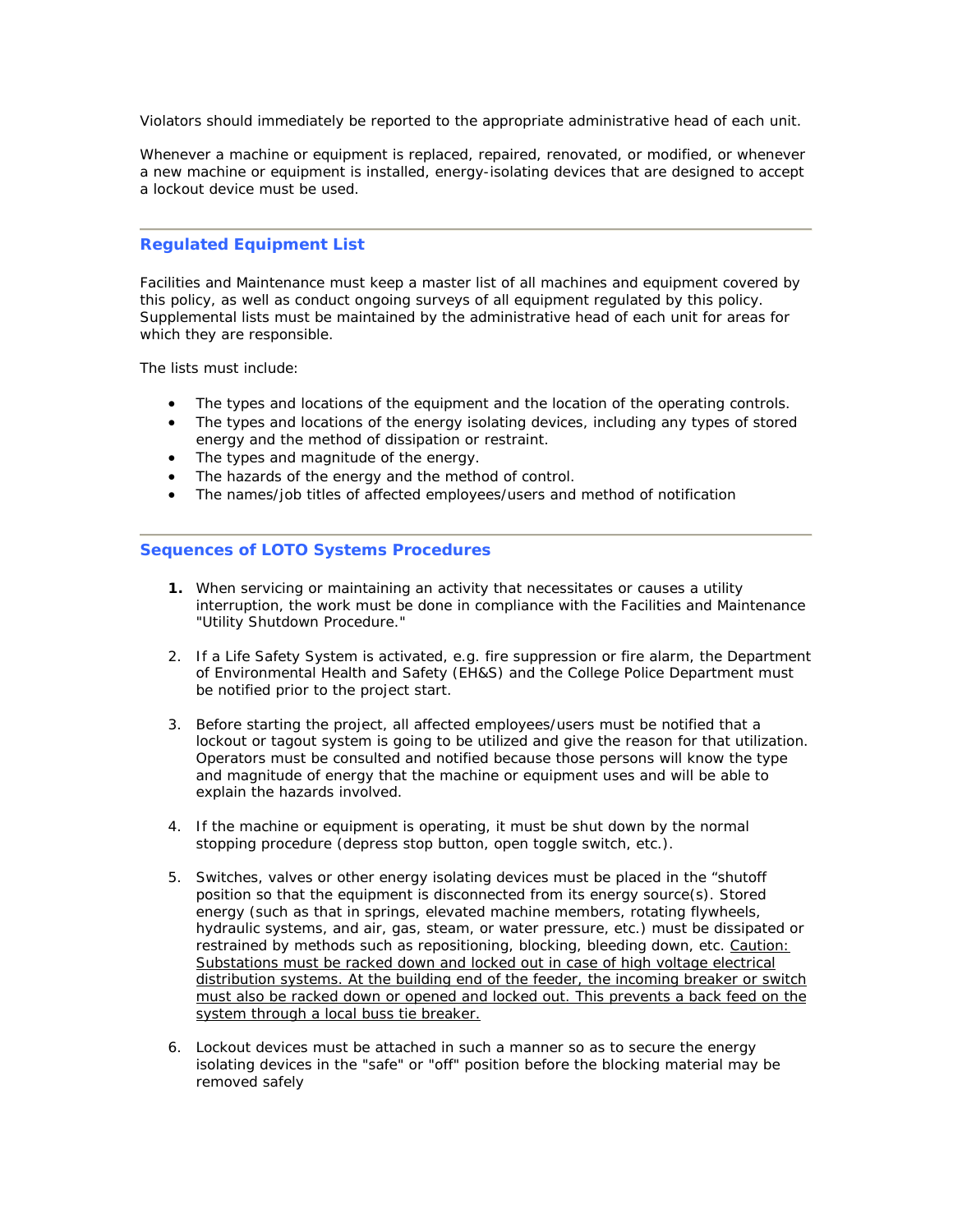- 7. Supervisors and operators must be certain that energy sources have been disconnected by checking the normal operating controls. Caution: Operating controls must be returned to their "neutral" or "off" positions after the test.
- 8. When the use of lockout devices and procedures is impossible, a tagout device must be placed to indicate that the operation or movement of energy isolating devices from the "safe" or "off" position is prohibited.
- 9. When possible, the tags must be placed at the same point at which a lockout would have been attached. If this is not feasible, the tag must be placed as closely as safety allows to the device in a position that will be immediately obvious to anyone who attempts to operate the device. *Caution: Tags may promote a false sense of security.*
- 10. All locked out equipment must be reported to the shift supervisor when locked out and when returned to normal service.
- 11. Once the locked out or tagged out is placed on the equipment, no person should attempt to operate any switch, valve, or other energy isolating device where it is locked out or tagged out.

# **Restoring Machines or Equipment to Normal Operations**

When the servicing or maintenance is completed and the equipment is ready to be returned to normal operating condition, the following steps must be taken:

- Check the equipment and area to ensure that all nonessential items and tools have been removed and that the equipment is operationally intact.
- Check to ensure that all employees/users have been safely positioned or removed from the area.
- Verify that the controls are in neutral
- Remove the lockout devices and re-energize
- Caution: Some types of blocking may require re-energization of the equipment
- Report to the shift supervisor when the equipment is returned to normal service.

# **Acquiring New or Modifying Old Equipment**

When a machine or other equipment is replaced or repaired, renovated or modified, or newly installed, it must be a requirement that those machines and equipment are designed to accept a lockout device

When installing new machinery and/or equipment, be certain to forward the appropriate information to Physical Plant for inclusion on the master list.

The following criteria must also be met:

- The energy isolating devices must meet requirements outlined in the College Design and Construction Standards.
- Requirements for those devices must be included in the Physical Plant guidelines for the estimating of short form jobs/contracts.
- Those requirements must also be stated in Division 1, Contractor's Obligations of the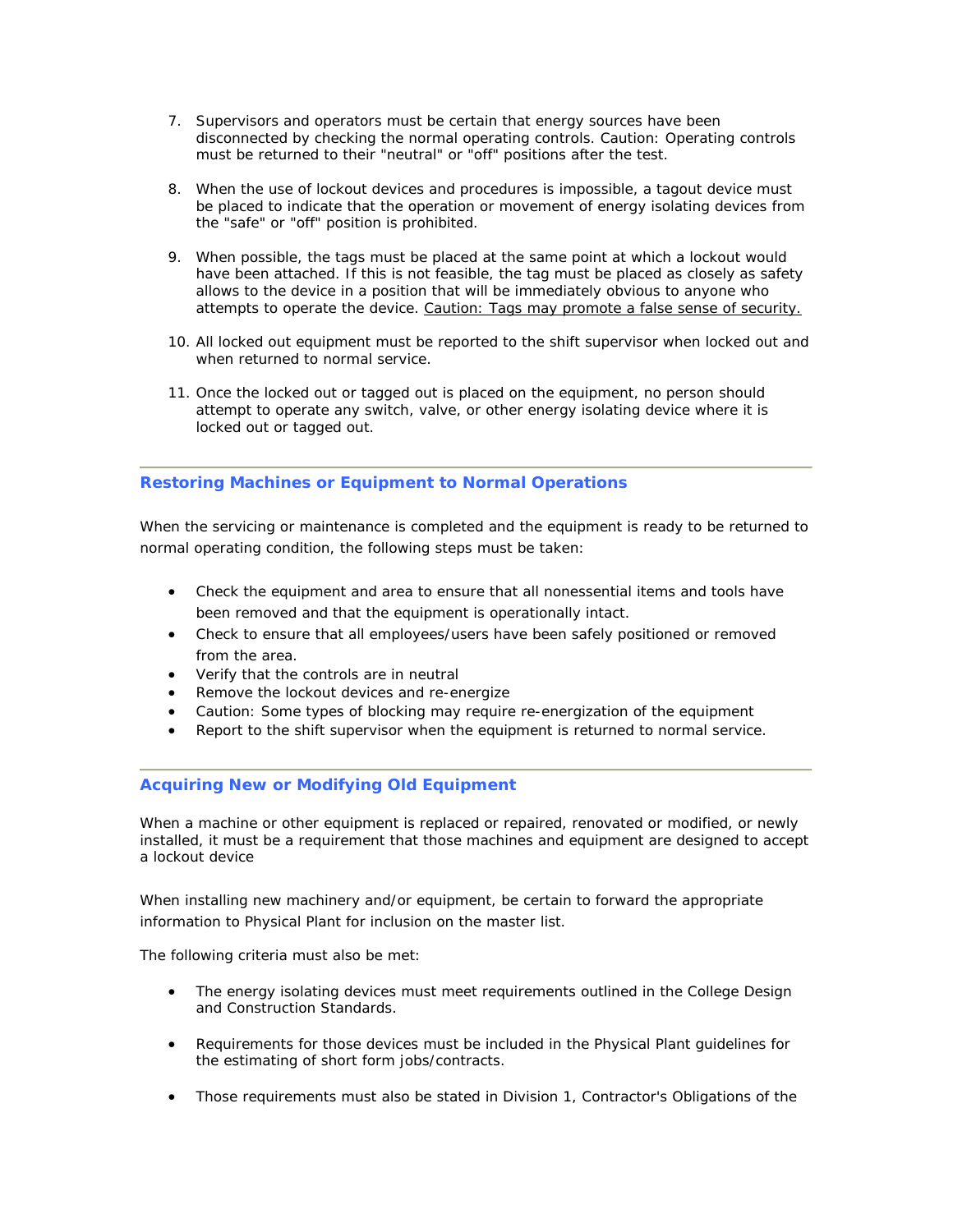contract specifications.

• Purchase of equipment that is covered by this policy, whether through contract or the NCF purchasing facilities, must comply with the requirements for energy isolating devices.

# **Equipment LOTO: When More than One Person is Involved**

When more than one person is required to lockout or tagout equipment, each must place his/her own personal lockout device or tagout device on the energy isolating device(s).

When an energy isolating device cannot accept multiple locks or tags, a lockout or tagout device (hasp) must be used which can accept multiple locks, or a single lock with a single key may be used to lockout the machine or equipment. The single key must be placed in a lockout box or cabinet which allows the use of multiple locks to secure it.

### **Requirements for Lockout/Tagout Devices**

Lockout and tagout devices must be standardized throughout the college. Each lockout and tagout device must indicate the identity of the authorized employee using the device and must warn against the re- energizing of the equipment.

Units must supply all of their authorized employees/users with an adequate number of lockout and tagout devices for their areas of responsibility.

The LOTO device must be readily identifiable and must not be used for any purpose other than energy control.

The following conditions must also be met:

- Locks must be individually keyed.
- One key must remain in the possession of the authorized employee/user; the other must be placed in a secure location in the appropriate supervisor's office.
- In case of a dire emergency condition, the supervisor may use the foreman's key to remove the lockout after it has been established that all safety precautions for removal of the lockout device have been observed.
- Supervisors must maintain a current list of key assignments, signed by the individual receiving the key. A duplicate copy of this list must be forwarded to the Office of Facilities and Campus Services.
- Blocking tags must be provided for those disconnect means where no locking ring is available.
- The authorized employee's name and the date when placed will be put on each tag.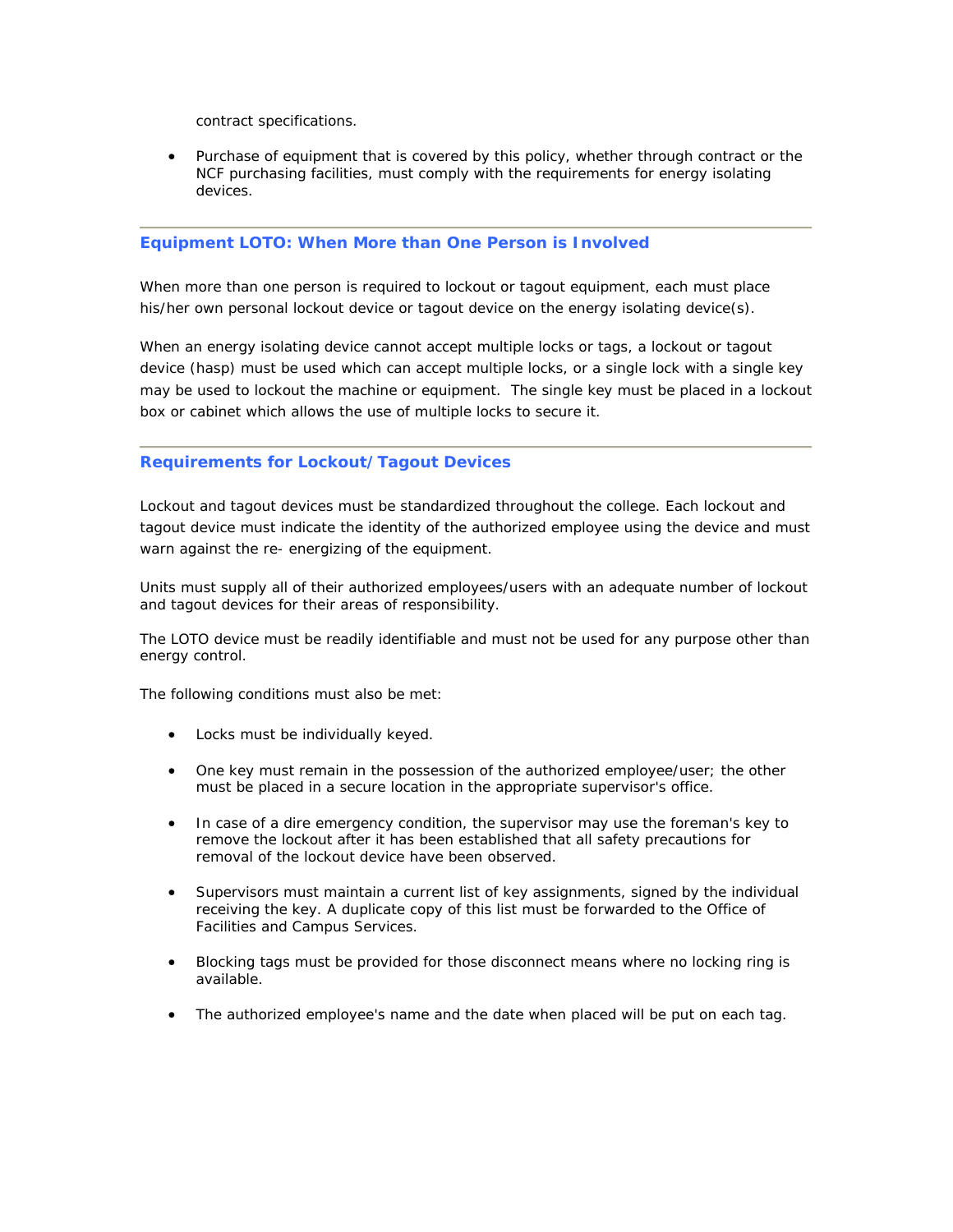# **Training**

College departments must provide training to all authorized employees/users to ensure that the purpose and function of the energy control procedures are understood. Furthermore, each college department must provide employees/users the knowledge and skills necessary for the safe application, usage, and removal of the energy controls that are required. Training sessions should be scheduled as quickly as possible for any new personnel who may require hazardous energy control training. Requests for assistance in locating materials for LOTO training may be made to the EH&S department

### **Enforcement**

Environmental Health and Safety may conduct periodic inspections of the LOTO Policy procedures during routine inspections to ensure that the energy control procedures and requirements are being followed. Additionally, the administrative head of each unit must correct any inadequacies in and/or deviations from the procedure noted during periodic inspection.

- The administrative head of each unit must respond to EH&S within 7 days that the problem has been corrected.
- The success of the correction must be ascertained by the inspector during a review with the authorized and affected employees/users.
- Enforcement of this procedure must be in accordance with disciplinary procedures established by Human Resources or as negotiated with the bargaining units.

# **Affected Unit Written Procedures**

Each affected unit is responsible for developing and maintaining specific energy control procedures for each machine or other equipment within its respective areas of responsibility when any of the following conditions exist:

- The machine or other equipment has more than one energy source;
- The machine or other equipment has a single energy source and cannot be isolated from that energy source and completely de-energized and de-activated by locking out that single source;
- The lockout device is not under the exclusive control of the authorized employee/user performing the service or maintenance;
- There has been an accident involving the unexpected activation or re-energization of the machine or equipment during servicing or maintenance.
- Affected units must update these procedures whenever there are equipment changes.